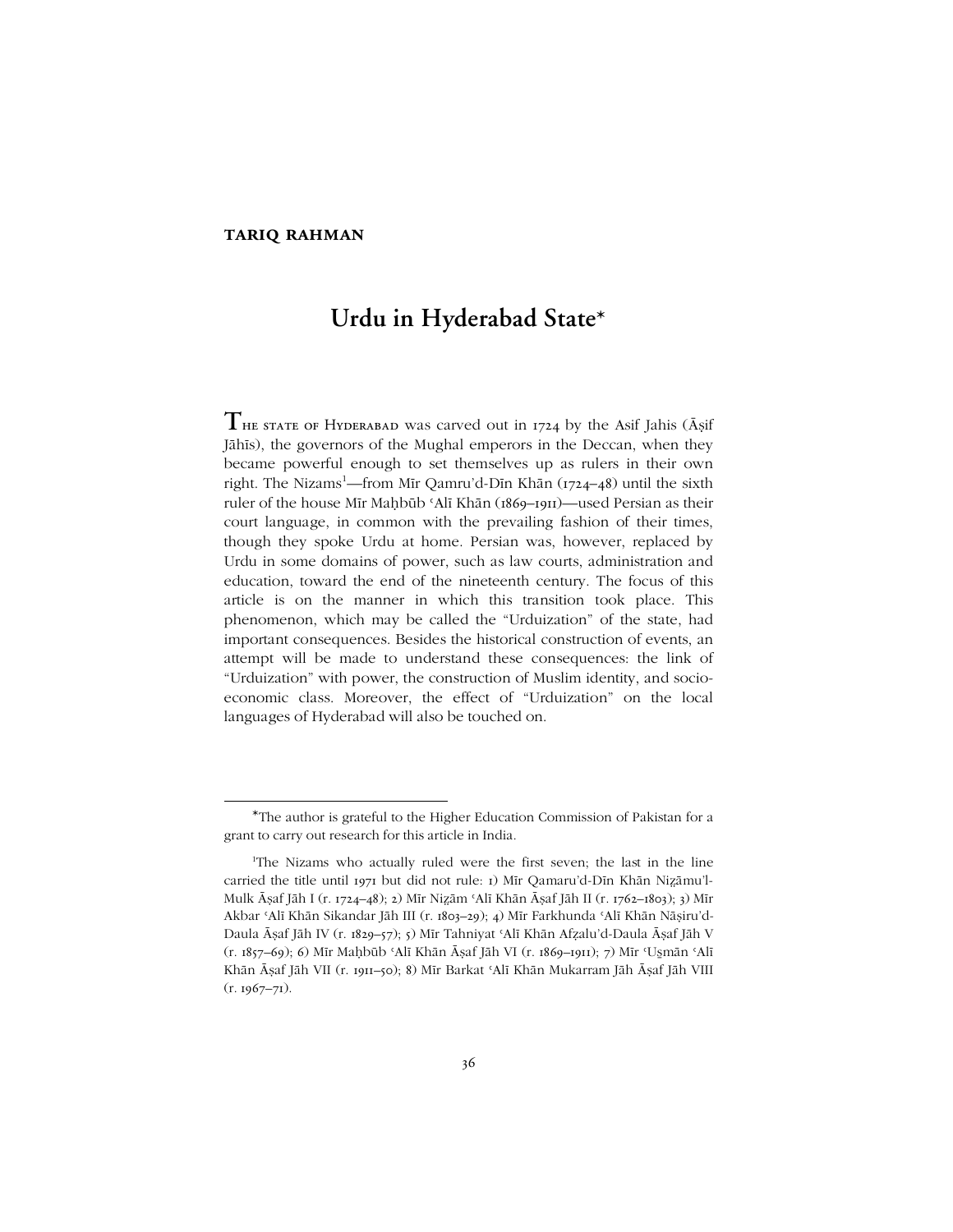## **Linguistic Policy of the Nizams**

The question of the language policy of the Muslim rulers of the Deccan is discussed by Muṣafā Kamāl in his book on the development of Urdu in Hyderabad (1990, 17-45). Kamāl refers to the claims of Jamīl Jālibī (1987, 185), Naṣīruíd-Dīn Hāshimī (1960 and 1963), ʿAbduíl-Qādir Sarvarī (1934), Muḥiyu'd-Dīn Qādirī Zōr (1969), and others, that Urdu—called Hindi or Hindvi—was used in some offices of the state in the south. However, as Kamāl points out, these authors refer to the historian Ferishta (Farishta). But Ferishta never claims that Hindi was used in the offices of the state. He narrates the tale of a certain Ḥasan, the servant of a Brahmin called Gañgū, who enjoyed the favor of Muḥammad Tughlaq. Gañgū "made him promise if he ever should attain regal power, that he would assume the name of Gañgū, and employ him as his minister of finance" ( $1612$ ,  $2:175$ – 76). When Hasan became the ruler of a part of the Deccan he "entrusted" his treasury to the bramin [sic] Gañgū" (*ibid.*, 180) and, thus, he became the "first bramin [sic] who accepted office in the service of a Mahomedan prince" (*ibid.*). This story, if true, merely claims that Hindus started serving in the revenue department of the state, but it makes no claim regarding the language they used in their work. To assume that this was some form of Hindi, or the ancestor of Urdu, is not warranted by the evidence at hand.

As for the later rulers of the Deccan, once again Ferishtaís words are instructive. He writes that during the reign of Ibrāhīm 'Ādil Shāh I ( $_{1538}$ – 57):

The customs which prevailed in the reign of Ismáʿīl ʿĀdil Shāh were wholly laid aside; and the public accounts, formerly kept in Persian, were now written in Hindvy, under the management of bramins [sic], who soon acquired great influence in his government.

(*ibid.*, 3:47–48)

Here it is clear that the Brahmins employed in the accounts department promoted "Hindvy," but it is still not known exactly which language the generic term "Hindvy" refers to. And, of course, if Brahmins used an Indian language at a later date, it does not follow that they did the same earlier. The existing evidence, which Kamāl (1990) refers to, is that there are several documents in the Deccan with Mahratti (Marathi) and even Telugu translations from Persian, but none with Hindvy (or old Urdu) translations. It stands to reason, then, that the local languages, rather than some variety of Urdu-Hindi, were used at the lower levels of the administration. These local languages may have been referred to as "Hindvy" or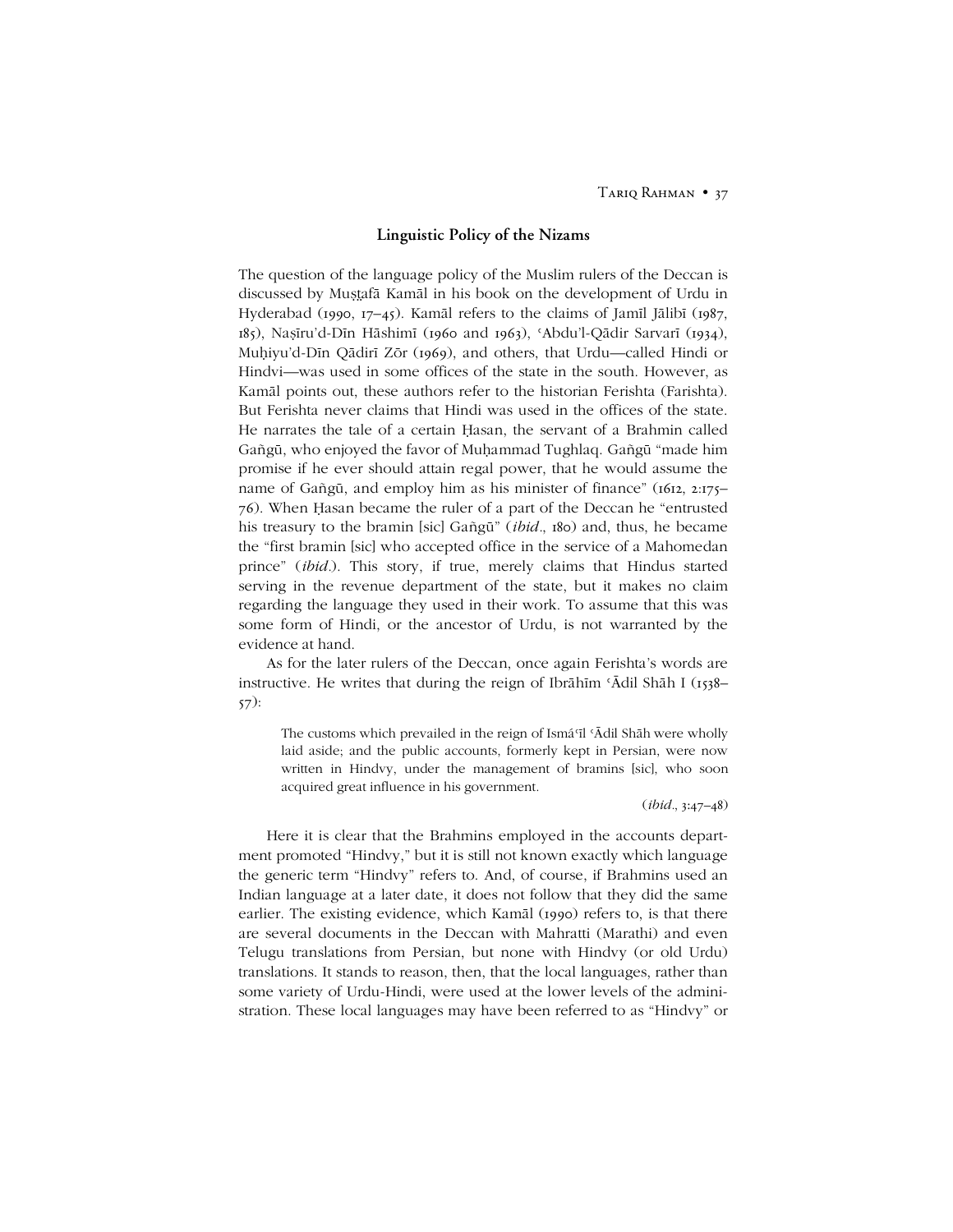"Hindi," i.e., the language of Hind, but this does not necessarily mean that one of them was the ancestor of Urdu.

The Nizams, then, ruled over a multi-religious, multilingual state where there was a tradition of using languages other than Persian in some public domains. The rulers themselves were mostly Urdu-speaking Muslims, but the majority of the common people were Hindus who spoke Mahratti, Telugu, Canarese and other languages. The information pertaining to this diversity is summarized below:

| Table I                                  |           |               |  |  |  |
|------------------------------------------|-----------|---------------|--|--|--|
| Religious Composition of Hyderabad State |           |               |  |  |  |
|                                          | Number    | Percentage of |  |  |  |
| Hindus                                   | 8,893,181 | 2.9%          |  |  |  |
| Muslims                                  | 925,929   | $4.9\%$       |  |  |  |
| Christians                               | 13,614    | $51.8\%$      |  |  |  |
| Jains                                    | 8,521     | 8.9%          |  |  |  |
| Parsis                                   | 683       | $56.1\%$      |  |  |  |
| Sikhs                                    | 3,664     | $12.9\%$      |  |  |  |
| Jews                                     | 47        | $19.1\%$      |  |  |  |
| Total                                    | 9,945,594 |               |  |  |  |

Source: Census of 1871 (In Ali, C. 1885-86, 4:391, 434)

The linguistic composition was even more pluralistic.

| Table 2                                |           |  |  |  |  |
|----------------------------------------|-----------|--|--|--|--|
| Language / Speakers in Hyderabad State |           |  |  |  |  |
| Telugu                                 | 4,266,469 |  |  |  |  |
| Mahratti                               | 3,147,745 |  |  |  |  |
| Canarese                               | 1,238,519 |  |  |  |  |
| Urdu                                   | 928,241   |  |  |  |  |

Source: Census 1871 (In *ibid*., 432)

At this time, the census reports, "Persian is the official language of the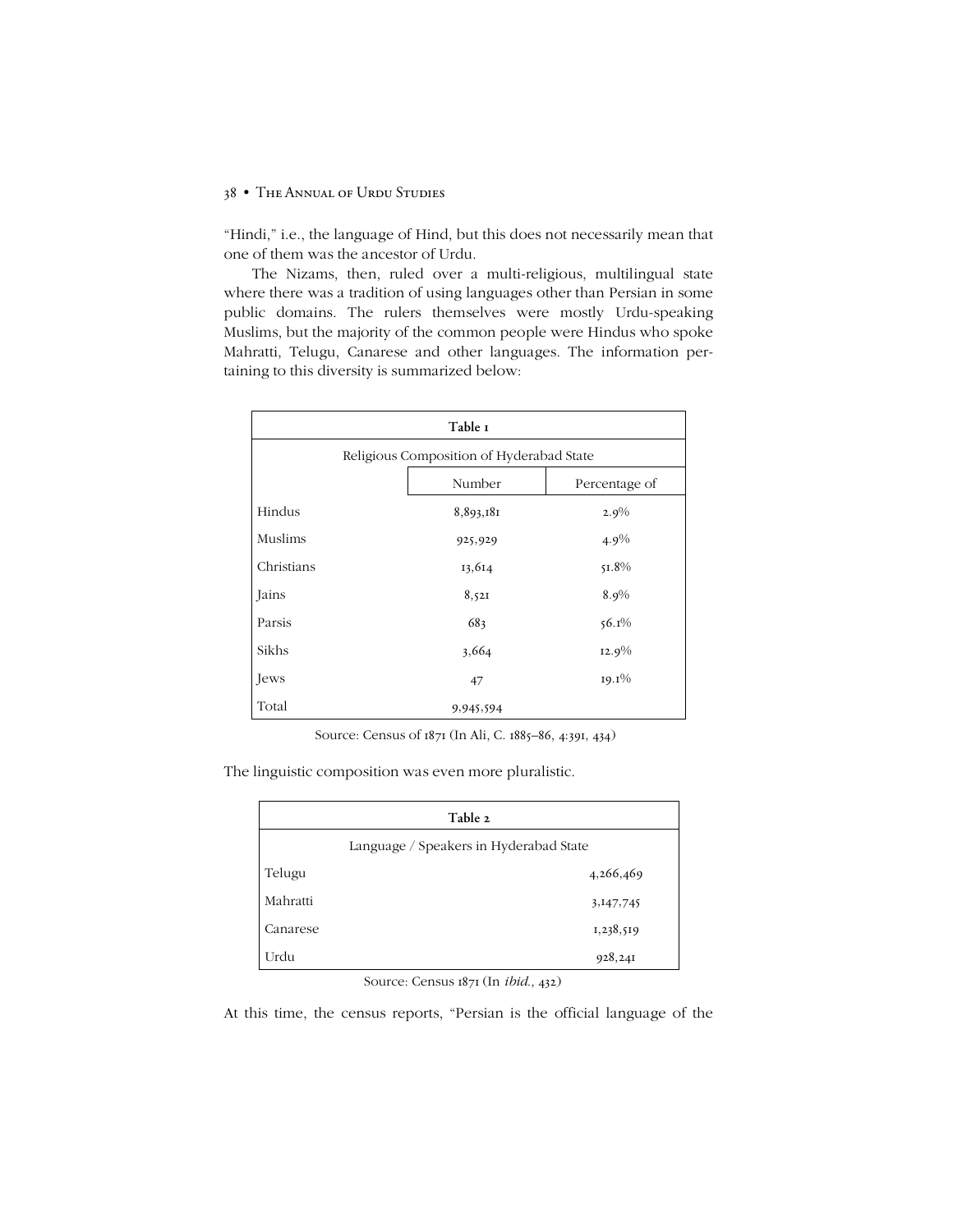Government, but it differs slightly from that new spoken Persian" *(ibid.*, 455). The Andhra Archives contains letters, treaties and other documents in Persian up to the time of Maḥbūb ʿAlī Khān, when Urdu documents start taking their place. Among these are letters of five governors-general: Warren Hastings (10 July 1784), John Macpherson (23 May 1786), Cornwallis (26 January 1792), John Shore (10 February 1797), Lord Dufferin (17 March 1888), all in Persian. Even the letter of Maharaja Sri Samar Singh Bahadur, ruler of Marwar, though written long after Persian was no longer the court language of the state (23 March 1911), is, nevertheless, in Persian. The treaties of 1792 and 1822 between the East India Company and the Nizam were, of course, in Persian, though a memorandum of 13 August 1872 between the British Government and the state of Hyderabad is in English (all reproduced in Pachauri 1993, 2–20). However, interestingly, Hyderabad city was predominantly Urdu-speaking, and Canarese is not represented at all, though Arabic is (see Table 3). There were also 6,643 speakers of English in the city. The linguistic composition is as follows:

| Table 3                                |           |  |  |  |  |
|----------------------------------------|-----------|--|--|--|--|
| Languages Spoken in Hyderabad City (%) |           |  |  |  |  |
| Telugu                                 | 22.29%    |  |  |  |  |
| Mahratti                               | $4.25\%$  |  |  |  |  |
| Canarese                               | Not given |  |  |  |  |
| Urdu                                   | $67.25\%$ |  |  |  |  |
| Arabic                                 | $3.07\%$  |  |  |  |  |

Source: (*ibid*., 456)

The Nizams had, of course, imposed Persian on the natives, who differed from them both in religion and language. This, however, was the common practice of that period for which the Mughals provided a model. What the Nizams did, however, was use the indigenous languages of the people at certain levels of the administration, which the Mughals had done earlier, but had stopped after Akbar (r. 1556–1605).

In Hyderabad state, however, the local languages were used as media of instruction in schools. There were, for instance, 162 educational institutions in 1880–81 out of which 105 were Persian-, 35 Mahratti-, 19 Telugu-, and 3 English-medium schools (*ibid.*, 1:128). Also, there were both Persian and Mahratti clerks in the districts of the state (*ibid.*, 2:197).

Moreover, different departments gave orders in Persian as well as a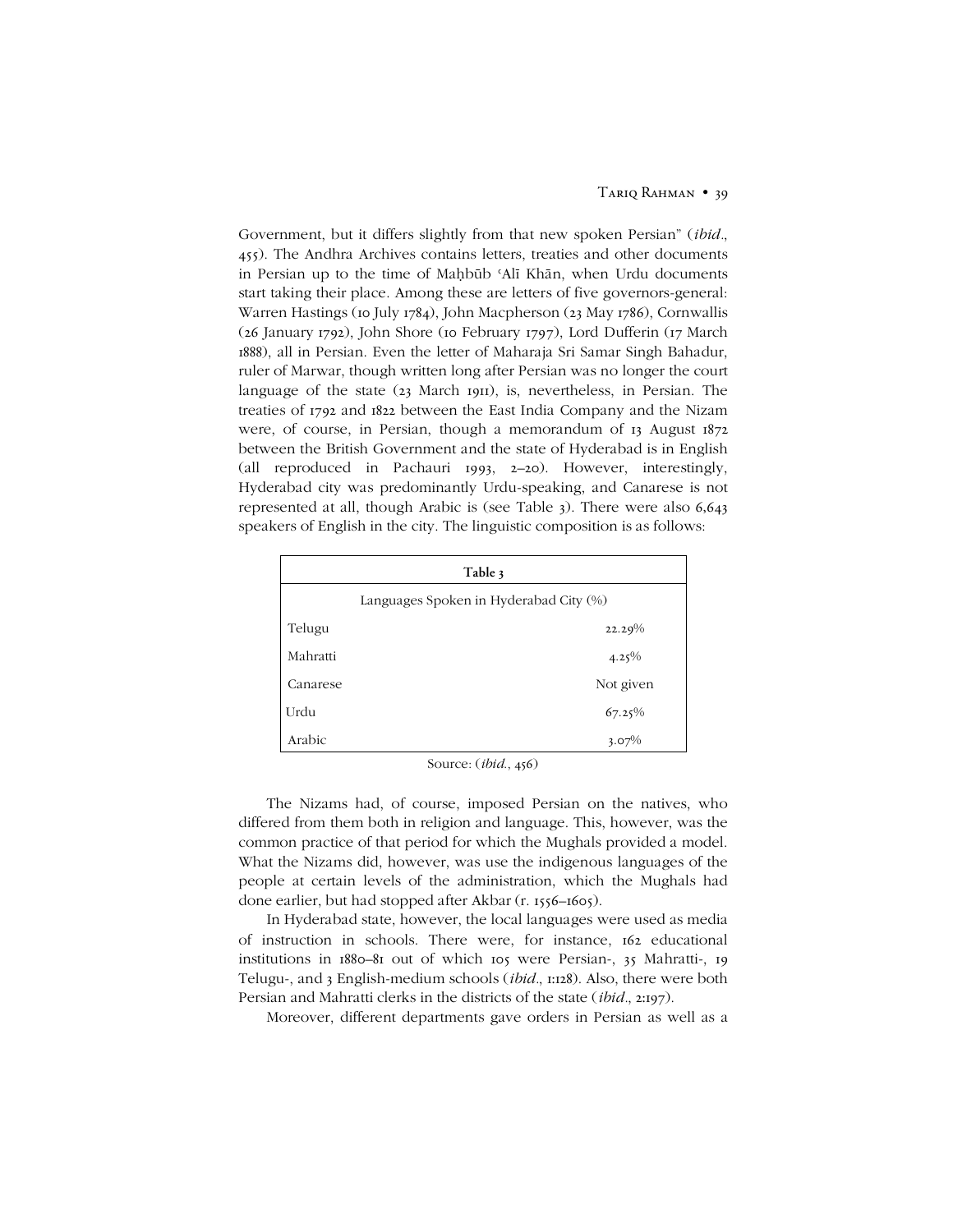#### 40 • THE ANNUAL OF URDU STUDIES

local language. In order to write them so that they could be read by the public, writers (*muḥarrir*) of the two languages were hired at a salary of twenty-five rupees per month (*Jarīda* 1885, 3:304). One such order states:

Shahpūr Jī raised the point that the rules for the toll taxes on the road, which are a copy of those already used for the road to Gulbarga, should, in addition to being added to the gazette, also be written in Persian and Mahratti and be pasted on every check post and every place for the information of everybody.

 $(ibid.)<sup>2</sup>$ 

At another place, an order by the Prime Minister (*Madāruíl-Mahām*), Mīr Turāb ʿAlī Khān Sālār Jañg I, who held office between 1853 and 1883, states:

The questions will be in Urdu but those who answer them can translate them and write their answers in Talangi or Mahratti or English. However, anyone who answers them in any language except Urdu will have to appear for an examination in the Urdu language on the fifth day.

(*ibid.*, 4:308)

When district land surveys began in 1886, a school was established in order to teach the principles of surveying and this was done "in the Maratti language" in addition to others (Ali, C. 1885-86, 2:197). Indeed, the diary of Sālār Jañg I records that he told the students:

From the Putwari's office to that of the Talookdar, all official communications are made in that language. Not to learn Mahratti therefore is to place yourselves outside the pale of official employment.

(Diary entry of 8 January 1880, qtd. in Ali, S.M. 1883-86, 3:195)

The Prime Minister talked to the assistant settlement officers, both Muslims and Hindus, and recorded in his diary:

I desired them to hold a conversation in Maratti [sic], in order that I might judge of their attainments in that language. I found that they spoke it fluently. I was astonished to find them so proficient both as regards speaking and writing.

(*ibid*., 200)

Schools were not only in Mahratti or Telugu. There were, for instance, 9 Canarese schools in 1884-85 (*Administration Report* 1886, 176). The "Inspectors of schools were ordered to pass in the vernaculars of their district" (*ibid.*, 179).

In short, the linguistic policy of Hyderabad state was to use the

 $\overline{2}$ <sup>2</sup>All translations are mine unless otherwise noted.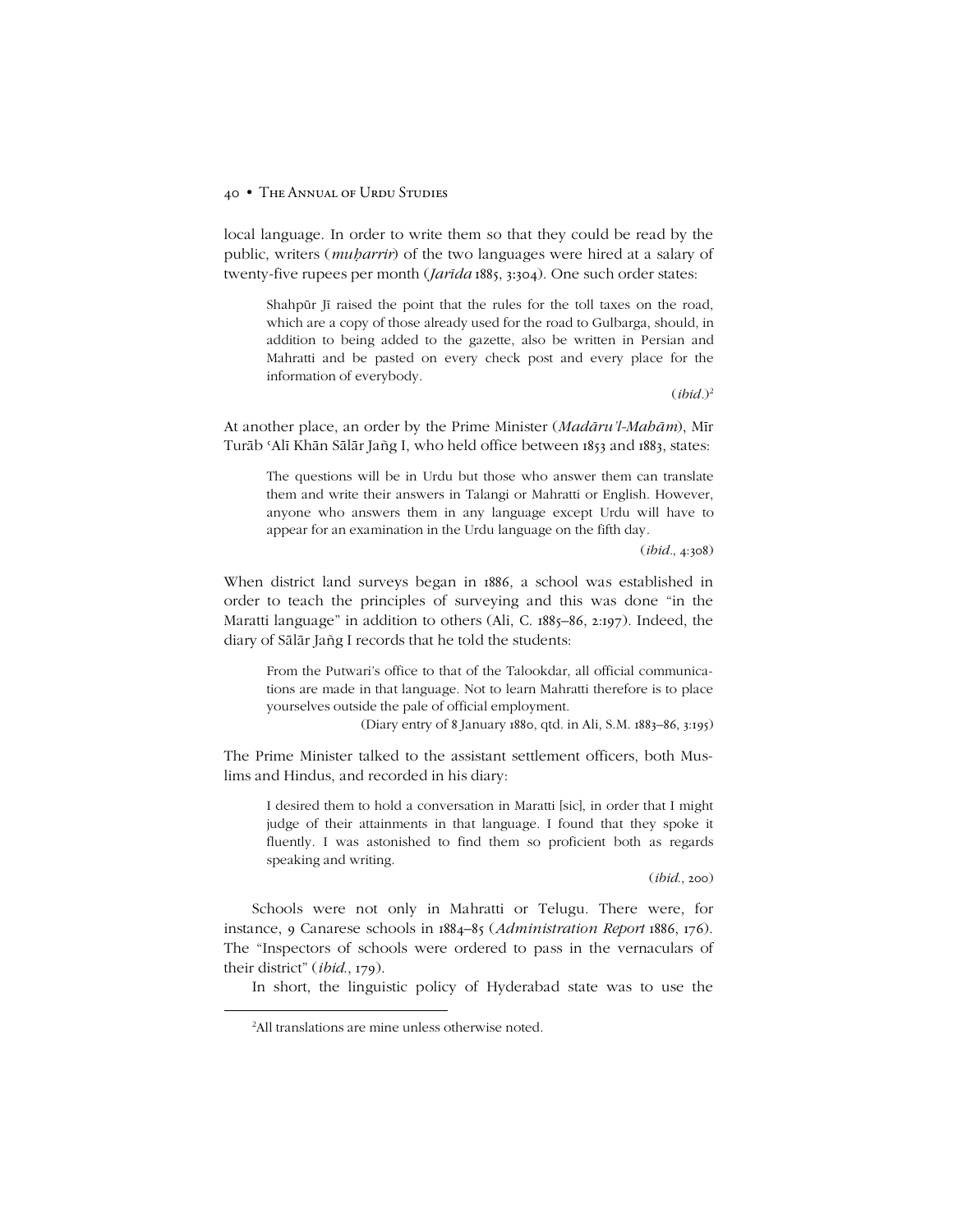indigenous languages—Mahratti, Telugu and Canarese—in some public domains. In time, however, Urdu replaced not only Persian in the domains of power, but also these indigenous languages in certain other domains (mainly education). Thus, the transition from Persian to Urdu represents not just a simple substitution of one language for another, but also a change in the self-representation of the Urdu-speaking ruling elite; a corresponding change in the mobilization of religious-cum-linguistic identities: Hindus being defined by the indigenous languages and the Muslims by Urdu. In short, the change led to the politicization of language in Hyderabad state in a way that reflects the overall mobilization of Hindu and Muslim nationalism in North India.

## **Symbolic Significance of Persian for the Old Guard**

In common with the rest of Muslim India, the elite of Hyderabad considered Persian an essential part of their cultural heritage and a marker of their elitist identity and political domination. The Paigah nobility of Hyderabad state, which held vast landed estates and political power, studied Persian as part of their socialization.

The children of the elite were taught Persian at home but schools were also opened for them by the late nineteenth century. For instance, at first Sālār Jañgís sons were initially taught in the palace. In 1877, the class was removed to Rumbolt's Kothi where it came to be known as the Madrasa-e ʿĀliya. In this institution, Englishmen were appointed headmasters. The school had an English and an oriental side, and Persian, along with "Arabic, Hindustani and vernacular languages" were taught there (*ibid.*, 192). The Madrasa-e Aʿizza was another élitist institution where boys were taught Persian along with other subjects (*ibid*., 25, 194). Hyderabad College was also an offshoot of the Dāru'l-Umar Oriental College "which was founded by the late Minister in 1855 for the teaching of English, Arabic, Persian, Telugu, and Mahratti" (Ali, S.M. 1883-86, 8:435). However, the upper classes of the urban areas, especially Hyderabad city, paid more attention to Persian in the beginning and then moved to English and Urdu as those languages gained currency in the domains of power. Even the ladies of the upper classes were so conversant in Persian that local gossip in the English press was translated "in Persian having, it is whispered, found their way into the innermost recesses of the zananas" (*ibid.*, 663). At the uppermost level, as in the durbar, the Viceroy's speech was translated into Persian and read out to the Nizam on 22 February 1884 (*ibid*., 798).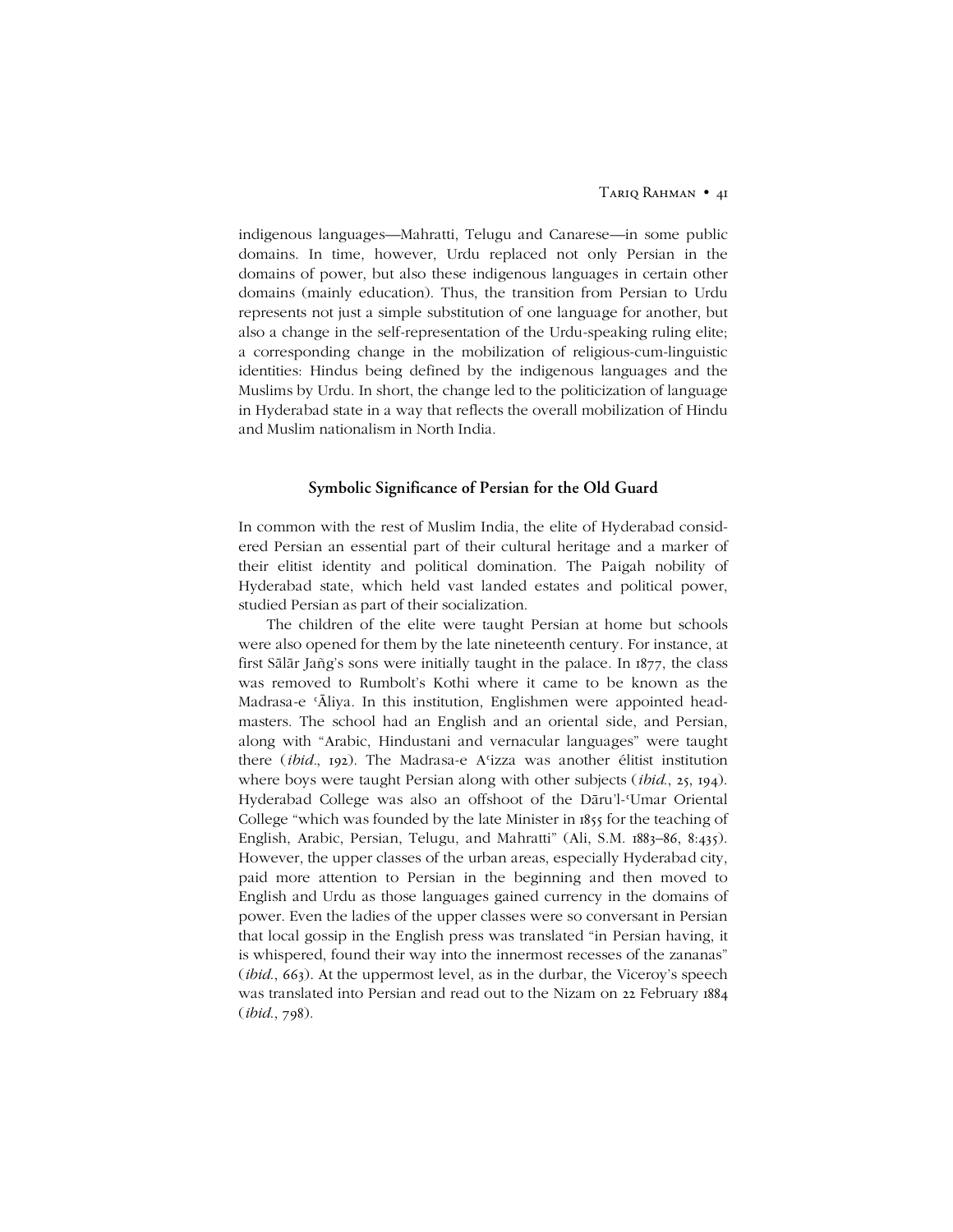#### 42 • THE ANNUAL OF URDU STUDIES

Even up to 1885, when Urdu was gaining strength, the upper-class boys of Madrasa-e ʿĀliya were praised for having improved in Persian. It was further emphasized that "Hyderabad youths cannot dispense with their own classics, if they wish to make themselves useful in after-life" (*ibid*., 8 suppl.:372). Persian was a symbol of Muslim cultural and political domination until it was replaced by Urdu. The replacement itself was not without opposition. According to Sarvar Jañg, tutor of Mīr Maḥbūb 'Alī Khān, the sixth Nizam (1866–1911), when he expressed (in the presence of Sālār Jañg I) his agreement with Maulavī Mushtāq Ḥusain's proposal that Urdu should replace Persian in all offices of the state, the Minister's reaction was as follows:

As soon as he heard this he sat up straight. Earlier he had been reclining on a bolster but now he sat bolt upright and said: "God forbid!" He prolonged the "a" of *Khudā* so much that I was very disturbed and understood that I had made a mistake. Later he said that you Hindustanis are not competent in Persian writing and speech. Persian is the symbol of Muslim victories and we are from the victorious nation and have conquered this country by force of arms. In your own country [North India] you have done away with this symbol and now you want to do the same here also. As long as I am alive, Persian too will remain alive.

(Jañg 1933, 244)

However, in practice the Minister used Urdu wherever it suited him such as in meetings with the Resident so as to prevent him from dominating the conversation if it was held in English.

But at this time, while Sālār Jañg I's own orders were in Persian, other departments had started issuing orders in Urdu (*Jarīda* 1885).

The actual teaching of Persian was also declining by the time Mīr Maḥbūb ʿAlī Khān was studying. His tutor, Sarvar Jañg, reports that the young Nizamís time was being wasted in the learning of Persian because his teachers were unsuitable for this purpose. Moreover, the time for Persian was also reduced (Jañg 1933, 211). The Nizam's learning of Urdu will be touched upon later. What is notable is that, according to his tutor, the Nizam was not competent in Persian. Thus, when the Viceroy, Lord Dufferin, who was learning Persian, paid a visit to the Nizam, he began to converse in that language with the Nizam. Knowing that his pupil was not competent in Persian, Sarvar Jañg suggested that, because Persian was understood by many who should not be privy to the conversation, it was more expedient that the conversation should be in English (*ibid*., 272).

Thus, before the actual change of the official language, it had started losing out to both Urdu and English in importance. The change, however, involved bureaucratic procedures and orders which are described below.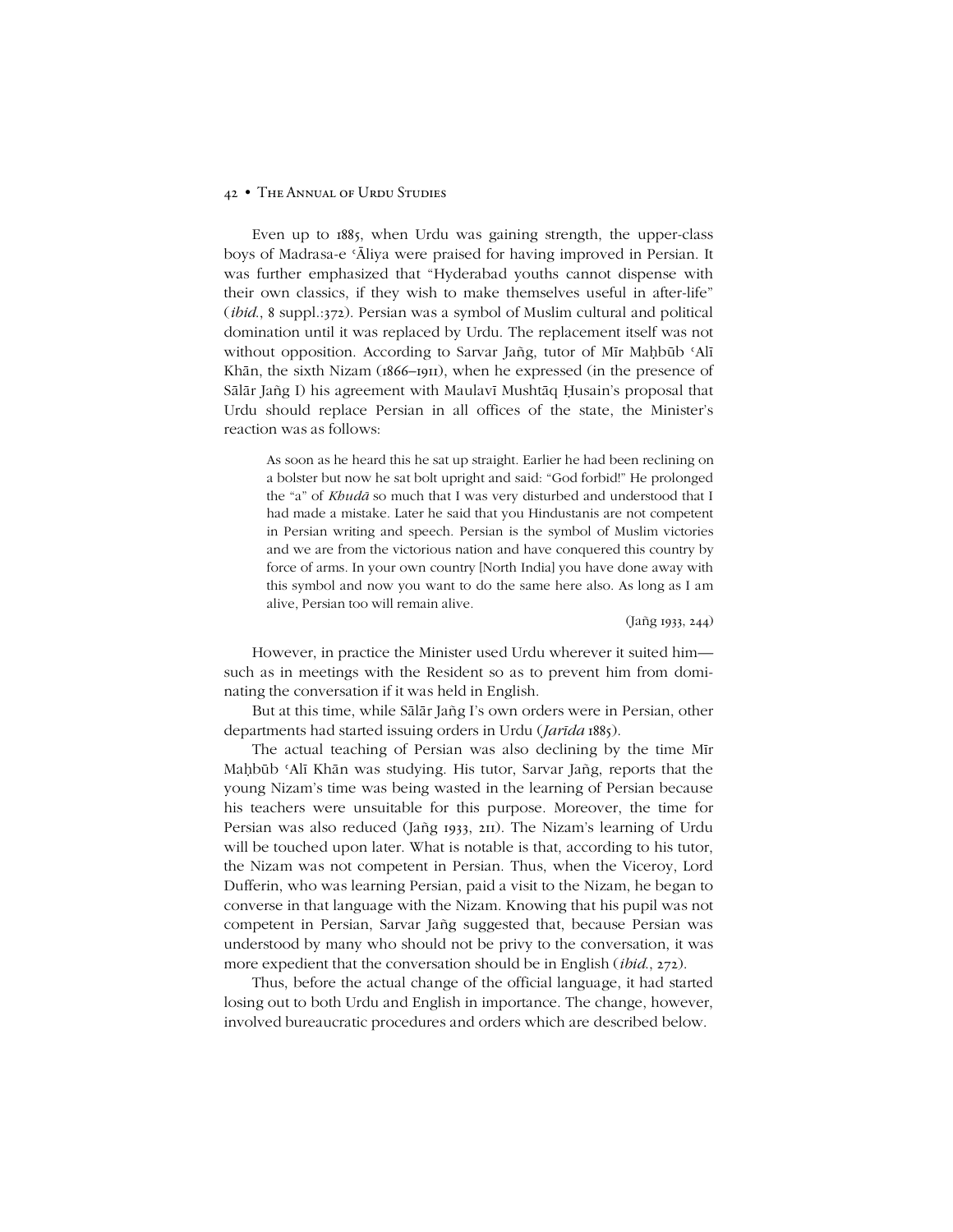## **Transition from Persian to Urdu**

To understand this transition it must be placed in the context of state politics: specifically the tension between the locals of Hyderabad (*Mulkīs*) and the outsiders, mostly the Urdu-speaking Muslims of North India (*Ghair Mulkīs*). The tension increased so much that Mīr Maḥbūb ʿAlī Khān asked for a report on employment and his Prime Minister submitted a report which has been summarized as follows:

|                | Total Number<br>of Civil Officers | Percentage of the Percentage of the<br>Total Number | Aggregate Salary |
|----------------|-----------------------------------|-----------------------------------------------------|------------------|
| <b>Natives</b> | 246                               | 51.7                                                | 42.00            |
| The rest:      | 230                               | 48.3                                                | 58.00            |
| Hindustanis    | 97                                | 20.38                                               | 24.44            |
| Madrasis       | 66                                | 13.87                                               | II.40            |
| Bombayites     | 36                                | 7.56                                                | 8.06             |
| Europeans      | 24                                | 5.04                                                | 13.38            |
| Others         | 7                                 | I.47                                                | 0.72             |

Source: Sajanlal 1974, 130 column 1

The Nizam pointed out that the outsiders drew a higher aggregate salary. The Prime Minister explained that the outsiders (non-*Mulkīs*) were more qualified and had, therefore, been appointed to more lucrative and powerful positions (*ibid*., 132). They were so powerful that the Executive Council carrying out the administration had twelve members at one time, "all Hindustanees or foreigners" (Ali, S.M. 1883-86, 8:68).

Newspapers were full of complaints against Sālār Jañg I. The *Deccan Times* (18 Feb 1880) reported:

It is notorious that the employment of "Hindustanees" in places of position and trust has engendered a bitter feeling against the Minister, who is not unnaturally accused of taking the bread out of the children's mouths and giving it to strangers.

(In *ibid.*, 3:441)

The Hindustanis had come from British India where they had been using Urdu rather than Persian in their youth—the language of schooling and the courts being Urdu since the 1840s—they were in favor of using Urdu in the affairs of the state. Among the most prominent of them were: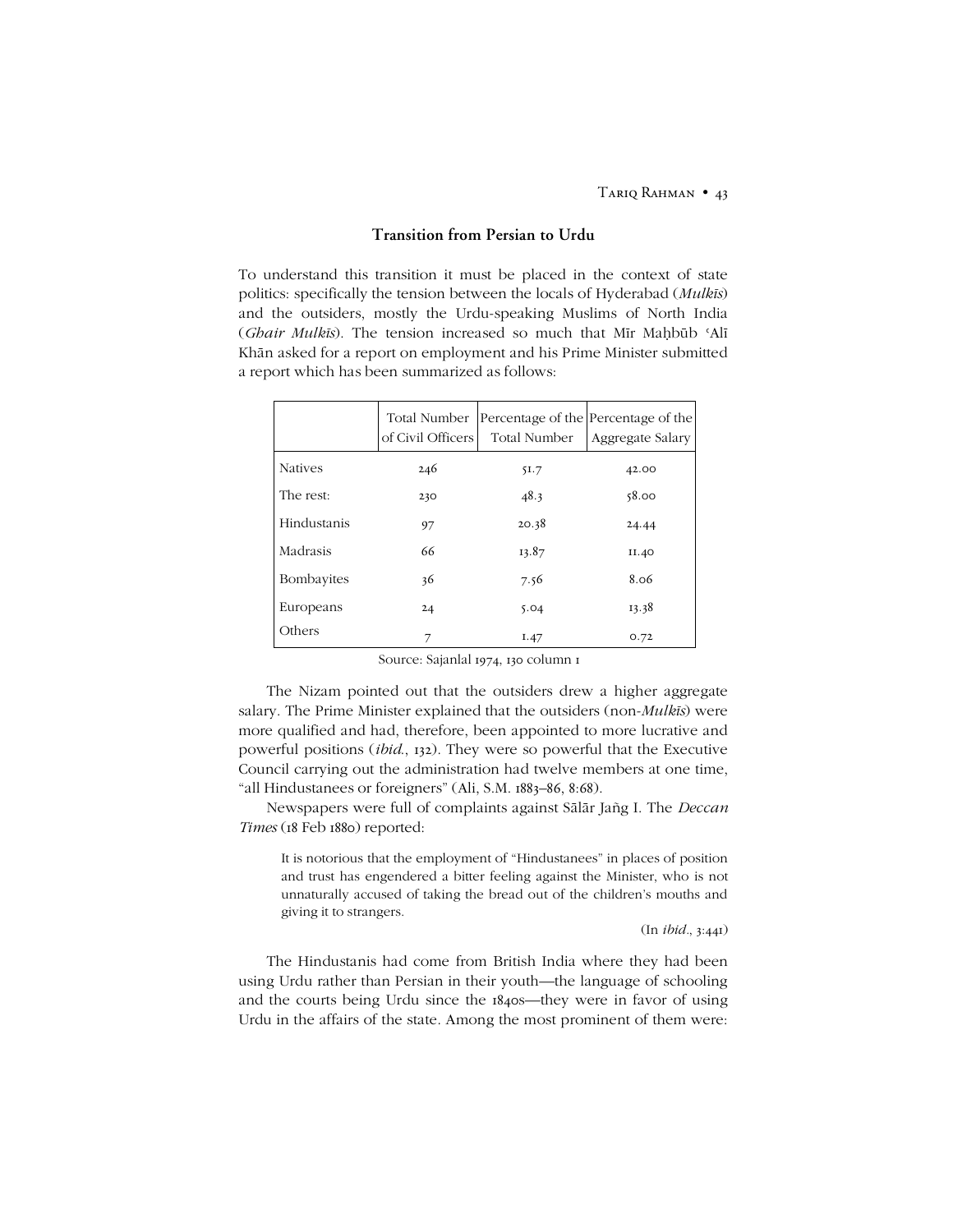#### 44 • THE ANNUAL OF URDU STUDIES

'Imādu'l-Mulk, who came to Hyderabad in 1773; Mahdī 'Alī Khān (1874); Vaqāruíl-Mulk (1875); Čirāgh ʿAlī Yār Jañg (1877); and Deputy Naẕīr Aḥmad (1877). V. K. Bawa, a biographer of 'Usmān 'Alī Khān, mentions other important literary figures of Urdu who came from North India and whose stay in Hyderabad, whether brief or lengthy, must have increased the salience of Urdu in the state (1992,  $56–58$ ). Nazir Ahmed, a prominent Urdu novelist, reveals in a letter that he faced difficulty working in Persian because he was not used to it (Bilgramī 1912, 79-80). The difficulties of others in this respect, although not recorded, must have been comparable. It is credible, then, that these powerful Hindustani officials created a lobby which promoted Urdu in the state.

Saiyad Ḥusain Bilgramī (Navāb 'Imādu'l-Mulk) was the Indian tutor to 'Usmān 'Alī Khān and the chief executive of education for thirty-two years (ʿAbduíl-Ḥaq 1959, 391). He was a great supporter of Urdu as a medium of instruction (*ibid*., 409). As adviser to the Prime Minister, Navāb Mīr Yūsuf 'Alī Khān Sālār Jañg III (1888-1949), he issued a notice that English words should not be used in Urdu documents (*ibid*., 415). In short, the pro-Urdu lobby remained active even after the replacement of Persian by Urdu—now to counter the influx of English.

The pro-Urdu campaign was primarily against Persian, but it also sought to remove, or at least restrict, the usage of local languages in the affairs of the state. Mushtāq Ḥusain, better known as Vaqāruíl-Mulk, held a judicial position (*Muʿtamid-e ʿAdālat*) from 1878 onwards. He was also a Member of Revenue. He opposed the use of the local languages on the grounds that higher officials did not understand them and signed orders on the behest of their subordinates without understanding their implications (Kamāl 1990, 141).

#### **Sequence of Events: Persian Yields to Urdu**

The sequence of events relating to the transition from Persian to Urdu in Hyderabad state has been described admirably by Saiyad Muṣafā Kamāl  $(ibid., 96–133)$ . I follow his narration of events but have checked and consulted the Persian sources in the Andhra State Archives in Hyderabad which were used by Kamāl. In the few cases where they were missed for lack of time, the reference is to the original source as quoted by Kamāl. Previous and subsequent sections use sources not used by Kamāl and, of course, the analysis and conclusion are different from existing Urdu works in this area.

Kamāl points out that, notwithstanding the influence of the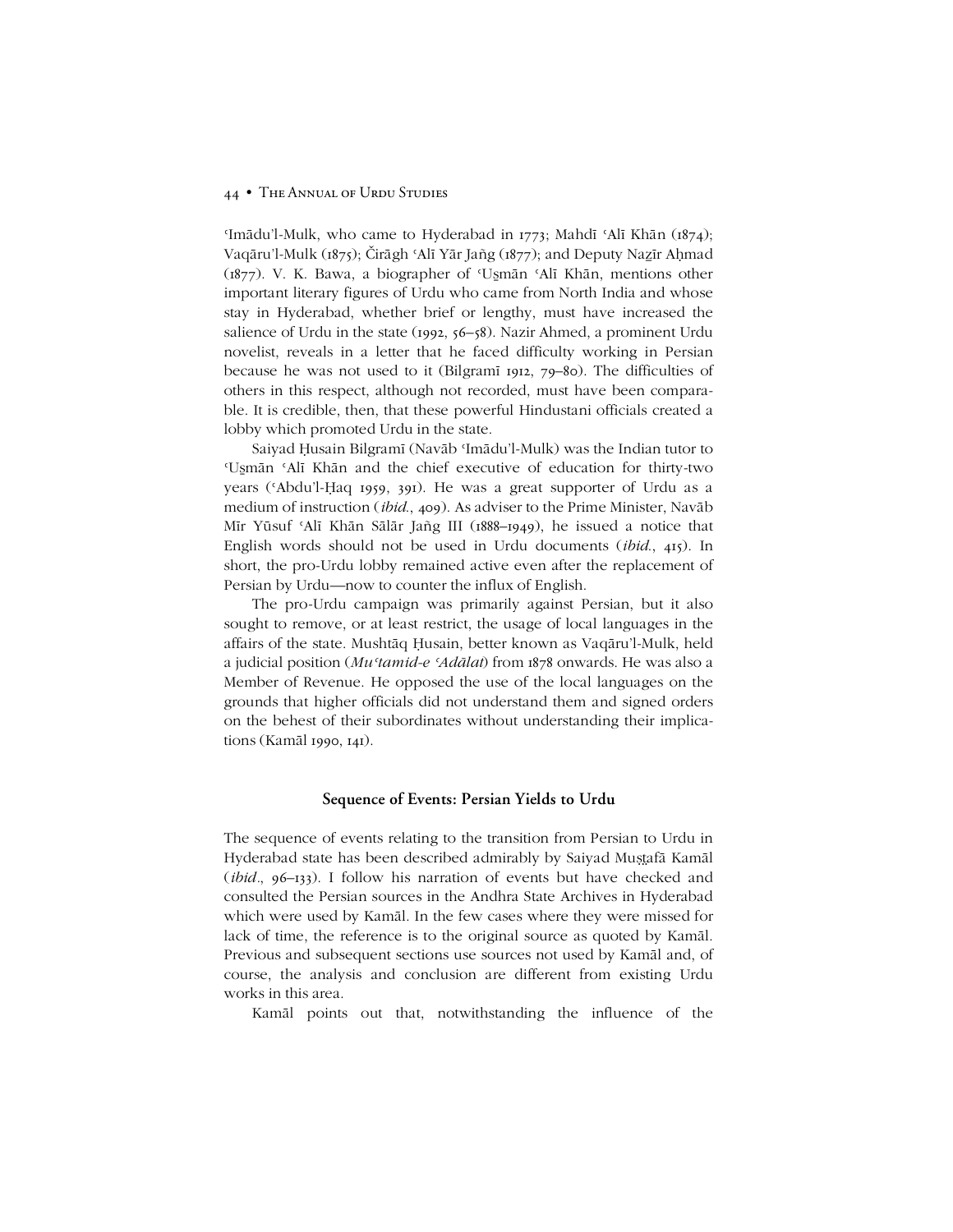Hindustanis in favor of Urdu, the transition to that language was pioneered by a blue-blooded Hyderabad aristocrat, Bashīruíd-Daulah Sir Āsmān Jāh (b. 1839). He was appointed the Chief Justice of the Supreme Court (*Ṣadruíl-Mahām ʿAdālat*) in 1869. In 1871 he proposed that Urdu be used in place of Persian in the courts of law. The Prime Minister, Sir Sālār Jañg I, conceded only that "the recording of statements in Urdu, that is, the language in common use, is enough." However, "all other writing would have to be in Persianî (*Jarīda* 1885, 4:217). Bashīruíd-Daulah tried to obtain more concessions for Urdu, but this time the Prime Minister rebuffed him in the following words:

But this revival [of the pro-Urdu movement] is not acceptable to His Exalted Highness [...] because many people do not know the skills for writing (standard) Urdu.

(*ibid.*, 47, qtd. in Kamāl 1990, 101)

Moreover, the Prime Minister clarified that Urdu was merely permitted, it was not necessary (*ibid*.).

In 1876 the Prime Minister agreed that the administrators (*nazamā*) and the clerks (*munshīs*) had gained competence in Urdu. It was, however, clarified that their Urdu writing was not meant to exhibit their mastery of difficult Persian words. By "Urdu," said the order, "Urdū-e mu'allā *murād nīst*" (an elevated, literary style is not meant) (qtd. in *ibid.*, 105–6).

By 1883, it appears that the conservative Sālār Jañg I was no longer as adamant about retaining Persian as he had been earlier because he gave more concessions to Urdu two days before his death (*ibid.*, 114), though his orders for the courts were published after his death on 8 February 1883. It appears he reasoned that if Mahratti and Telugu were allowed for officials to record their decisions, then those whose mother-tongue was Urdu should be similarly facilitated (*Jarīda* 1885, 1:413). The formal shift in the language of the state took place in the time of Mīr Lāʾiq ʿAlī Khān Sālār Jañg II who was appointed to the prime-ministership on 5 February 1884 and resigned from the post in 1887.

The first order, dated 21 February 1884, is about the use of Urdu for all types of work in the courts. First, the Prime Minister complains about the linguistic confusion prevalent in the courts. Officials use both Urdu and Persian as they please. Then, he advances the argument that this state of affairs must be ended by using the most easily understood language, namely Urdu. In conclusion, the Urdu order says clearly:

Thus *Madāruíl-Mahām* is pleased to order that as soon as this order reaches the offices of the court, from that time all the work in those offices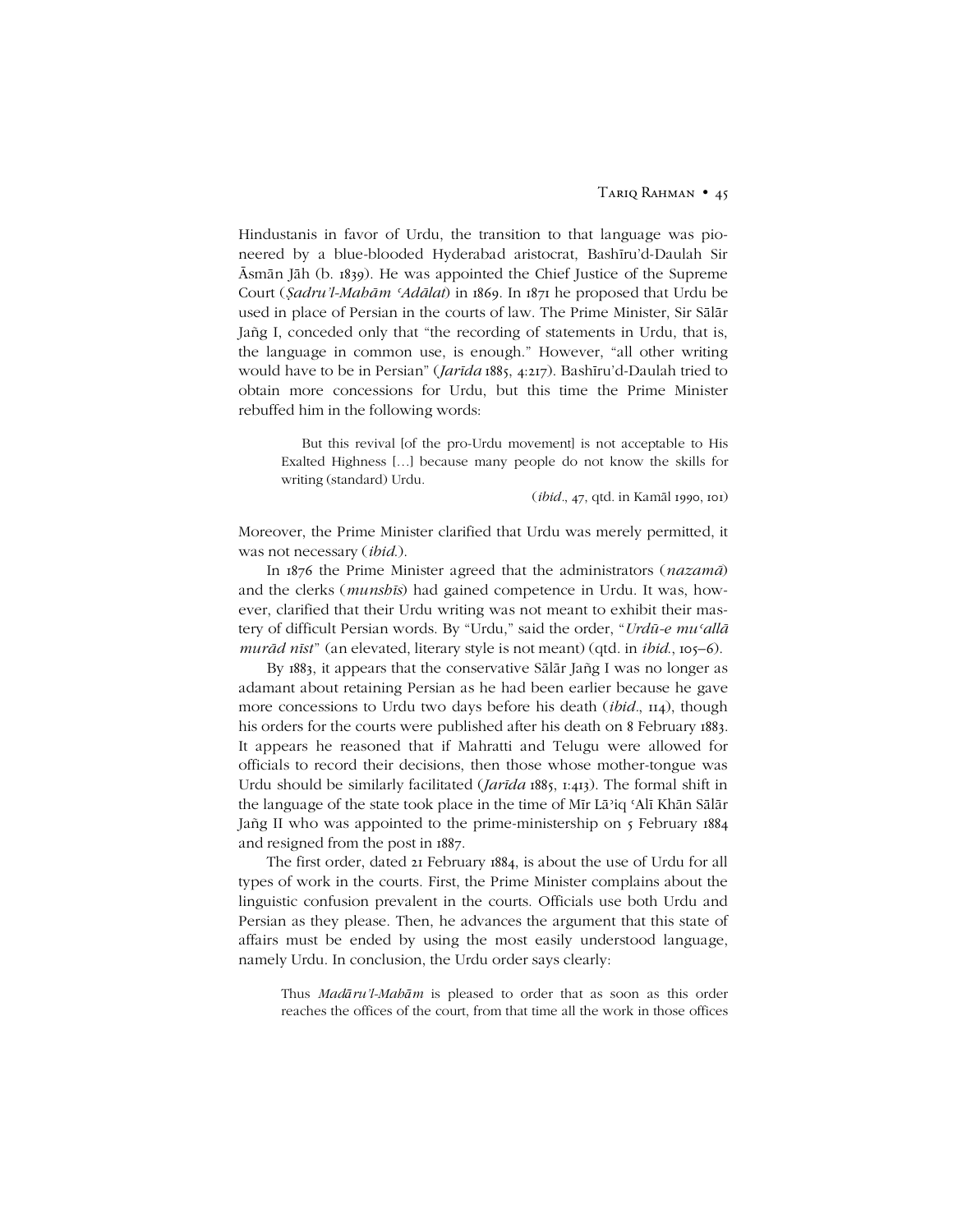will be in Urdu.

(*ibid*., v. 3, qtd. in Kamāl 1990, 117)

Moreover, the officials are asked to write simple rather than ornate and Persianized Urdu (*ibid*., 118). However, rural offices would continue to function in the local languages (Kamāl 1990, 129-30). The talukdars (landed gentry) were ordered to address higher authorities in Urdu. Local languages were to be tolerated, but not in urban areas such as Hyderabad where only Urdu was to be used *(ibid.*, 131–32). Another symbolic event was a speech delivered by Maḥbūb ʿAlī Khān to the first meeting of the Council of State held on 28 February 1884. This is in Urdu and the language is simple and understandable (Pachauri 1993, 71). In 1886 all offices were ordered to work in Urdu (*Jarīda* v. 4, qtd. in Kamāl 1990, 132).

The summary of the memorandum on this subject (Item No. 176, June 1886) as presented by the Prime Minister to the Nizam is as follows:

Solicits sanction for the use of Urdu instead of Persian in all official correspondence, and adds that it is the Secretaries to Government who use Persian in official correspondence, whereas Urdu was adopted in all the offices. Also speaks of the advantages and facilities afforded by the use of Urdu language. The Nizam sanctions the introduction of Urdu in all correspondence carried out by the Secretaries to Government.

(qtd. in Sajanlal 1974, 142)

After this the Urduization of the state took place very quickly. First, let us look at the expansion of Urdu in the domain of education—a domain as important as the administrative and judicial domains and which, indeed, feeds both.

## **Urdu and the Royalty**

As mentioned earlier, Urdu was taught even when Persian was the official language of the state. The Census of  $187I$  recorded that "Arabic, Persian, and Hindustani" as well as English are taught (Ali, C.  $1885-86$ ,  $4:471$ ). Royalty were also taught Urdu in addition to Persian and English. The Resident, Mr. Saunders, addressed Sālār Jañg I on 12 January 1871 in "Hindoostanee," hoping that it was a language that would "bear good fruit at Hyderabad..." (Ali, S.M. 1883-86, 3:54).

The young Nizam, Maḥbūb ʿAlī Khān, was educated under the supervision of an English tutor, but he was taught Urdu and Persian as well as English. The overall incharge of the young Nizam's education was Captain John Clerk, son of G. R. Clerk, Governor of Bombay. He arrived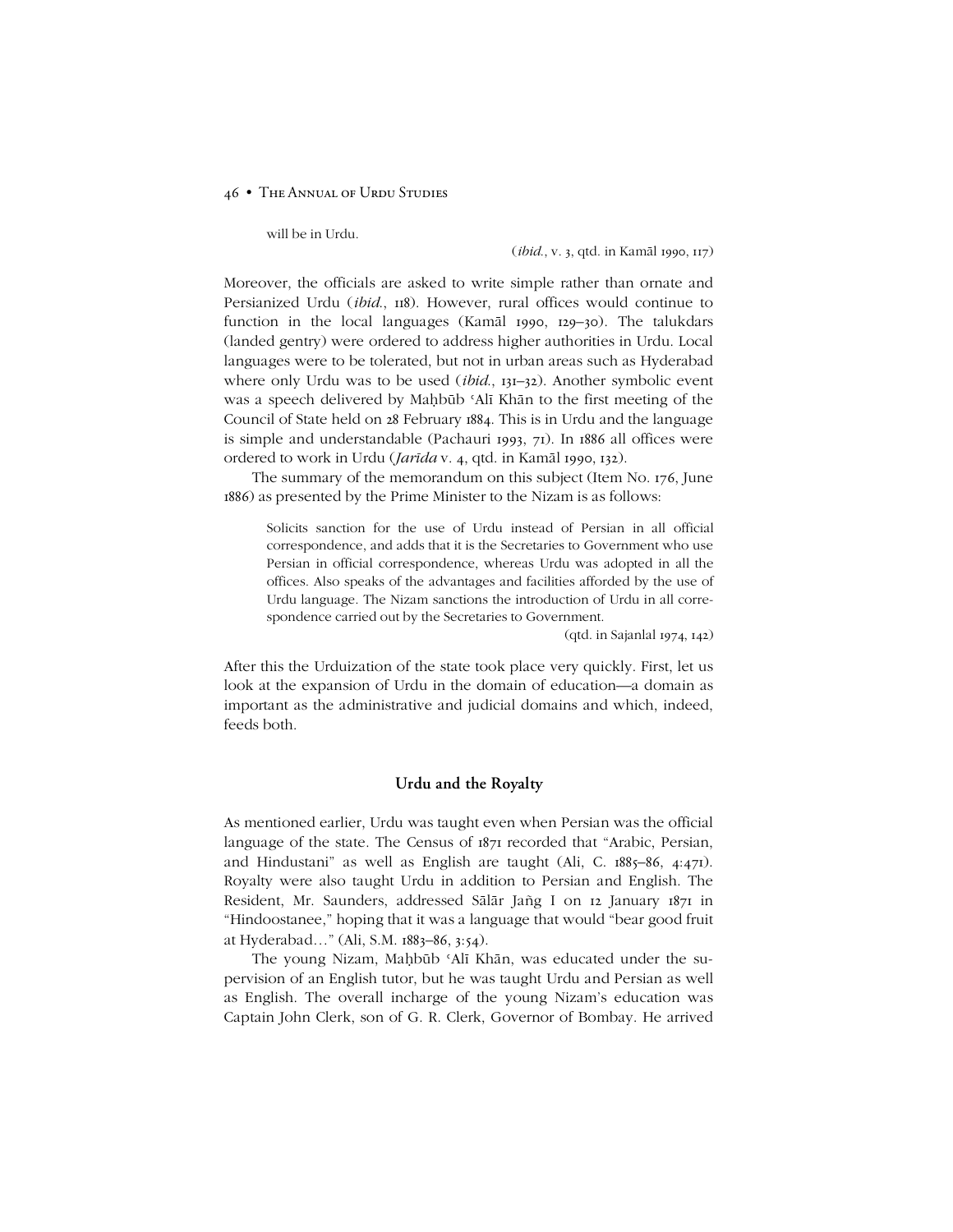in Hyderabad in January 1875. Sarvar Jañg, the young Nizamís Indian tutor, mentions how the prince was taught by elderly, sycophantic courtiers certainly not the best way to teach a child. However, at the end of 1879 the prince's "report card showed he was doing well in Geography, Arithmetic and Urduî (Zubrzycki 2006, 92). Sarvar Jañg also describes how the teaching of Persian was replaced with that of Urdu, which was taught until four o'clock in the afternoon, and calligraphy in its script was taught for half an hour (Jañg 1933, 211).

Later, when the question of the education of Mīr 'Usmān 'Alī Khān came up, by this date, at least in British minds, Urdu was important enough to be taught to a major princely ally of the empire. The Resident wrote, "[He should] begin with his own vernacular—Urdu"—but also, "parri passu, learn English" (Durant 1892).

Accordingly, both English and Urdu were taught to the future ruler. For Urdu, Saiyad Ḥusain Bilgramī was appointed tutor to the young prince in 1895. And for English, he had an English tutor—Bryan (later Sir) Egerton. In addition there were Indian tutors (*atālīqs*) who taught Arabic, Persian, Urdu and English (Bawa 1992, 40-41).

Others in the royal family, such as 'Usmān 'Alī Khān's daughter-inlaw Durr-e Shehvār (d. 2006)—mother of Mīr Barkat 'Alī Khān Mukarram Jāh (b. 1938), the eighth Nizam, who held the title from 1967 until 1971, and daughter of Sultān 'Abdu'l- Majīd of Turkey—learned it from Āghā Ḥaidar Ḥasan Mirzā (Zubrzycki 2006, 155). She became fluent in Urdu in less than a year (*ibid.*). Mukarramís education was in Madrasa-e ʿĀliya to begin with, but then he went to Doon School and Harrow (*ibid*., 167). Even Mukarram Jāhís Turkish wife Esra Birgin learned to speak Urdu (*ibid.*, 224). However, in keeping with the increasing modernization and anglicization of the Indian élite, the young princes were learning more English than any other languages through their schooling.

The royalty were not the only ones to learn Urdu, of course. The common people, and especially the middle classes, learned it in order to find employment. There were many institutions and people to promote the learning of Urdu. One of the personalities associated with Urdu, Maulavī 'Abdu'l-Ḥaq (1890-1961), later called *Bābā-e-Urdū* (Father of Urdu), was an institution by himself. Among other things, he wrote two pamphlets on letter writing in Urdu in 1901. In the second, there is a letter from a father to a son exhorting him to take an interest in the mother tongue (Urdu). The son agrees and sets out on this path. These pamphlets were written at the request of Saiyad Ḥusain Bilgramī, probably in his capacity as the Nizam's tutor. 'Abdu'l-Ḥaq thus tried to sow the seed of love for Urdu in the future ruler's breast (Čānd 1930, 34).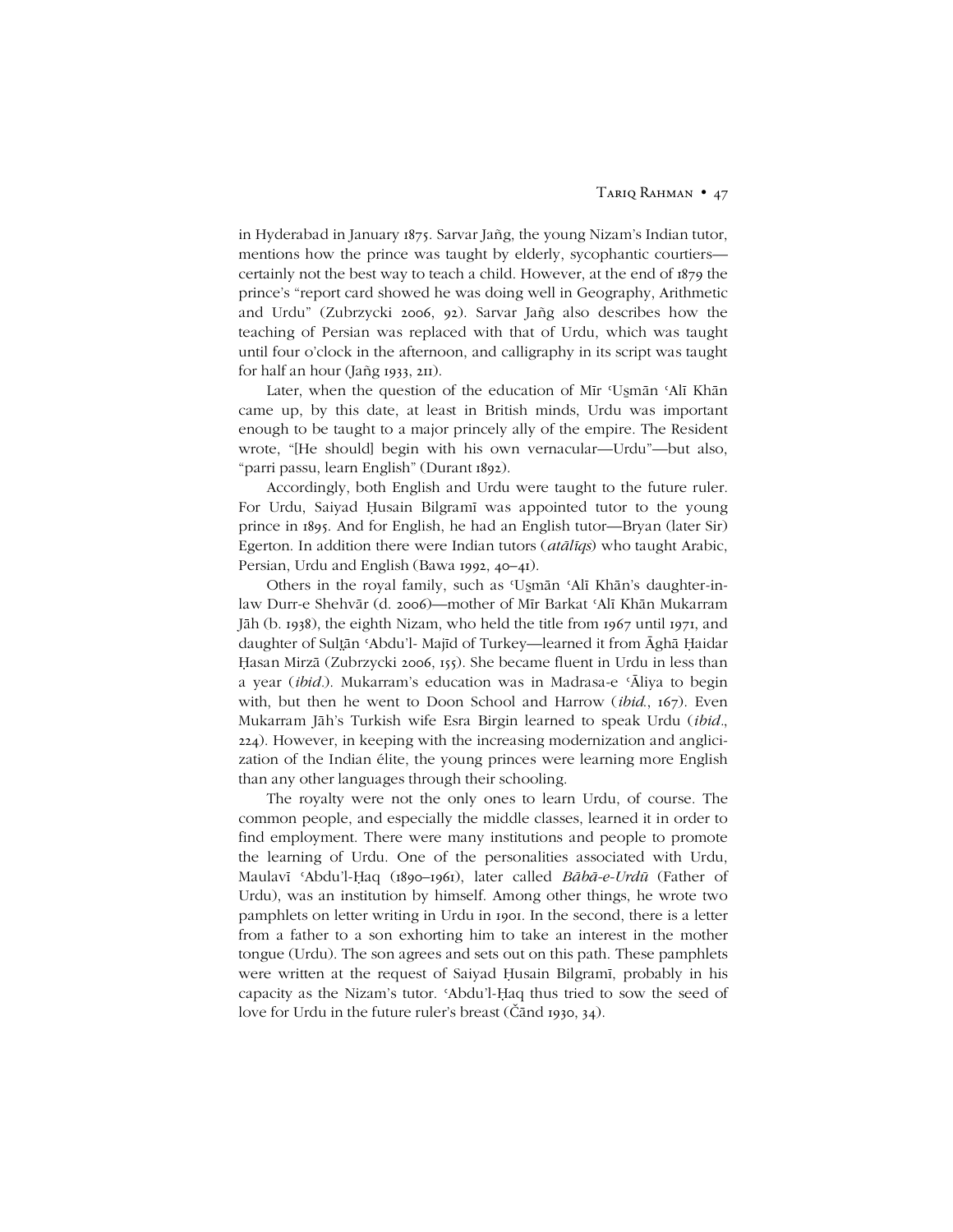Maulavī 'Abdu'l-Haq was also one of the pioneers of Osmania University. He presided over the Dāruíl-Tarjuma and invited eminent people from North India: Zafar 'Alī Khān, 'Abdu'l-Mājid Daryābādī, ʿAbduíl-Ḥalīm Sharar, Vaḥīduíd-Dīn Salīm, Saiyad Sulaimān Nadvī, Maulānā Mirzā Mehdī Khān, Ross Masud, and others (Imāmī 1930, 133). Maulavī 'Abdu'l-Ḥaq told one of his friends, also called 'Abdu'l-Ḥaq, that he considered him a "true Muslim" because one characteristic of a Muslim was ì*Urdū kī muḥabbat*î(the love of Urdu) (Sarvarī 1930, 158).

Thus, while the upper classes were switching to English in response to increasing anglicization, the middle classes were fully given to education in Urdu.

## **Urdu in the Domain of Education**

There are several accounts of the spread of Urdu in the domain of education in Hyderabad. A detailed account, by Saiyad Muhyuíd-Dīn Qādirī Zōr (1934), informs the reader about 'Usmān 'Alī Khān's role in the propagation of Urdu. Another book, by ʿAbduíl-Qādir Sarvarī (1934), gives even more facts and figures about the gradual progress of Osmania University. Both end on a triumphant note because the year 1934, when they were first published, was a high point in the life of Urdu in Hyderabad. It was left to later historians, such as Kamāl (1990) and Arshad (1988), to lament the downfall of Urdu after India took over, creating the state of Andhra Pradesh. The ascendant language now was English, though Telugu and other languages were used at the lower level in ordinary schools and in the lower domains of power. The Bureau of Translation (*Dāruíl-Tarjuma*) produced 382 books and provided employment for 129 translators. It burned down in 1955, though some of the books which had been translated earlier are to be found in the Nizam Trust Library in Hyderabad (Bedar 1979, 228). Osmaniaís Department of Urdu is still proud of its history.

In 1997, in response to the growing demand for raising the status of Urdu in India, the authorities agreed to the establishment of an Urdumedium university in Hyderabad. Accordingly the "Maulana Azad National Urdu University Act 1996, No. 2 of 1997" was passed. On 9 January 1998 the MANUU was established in order to "promote and develop the Urdu language, provide higher, technical and vocational education in the Urdu medium..." (MANUU, n.d.). At the moment, the university has twelve departments and twenty-eight programs of study functioning in Urdu. It has a Department of Translation and an Urdu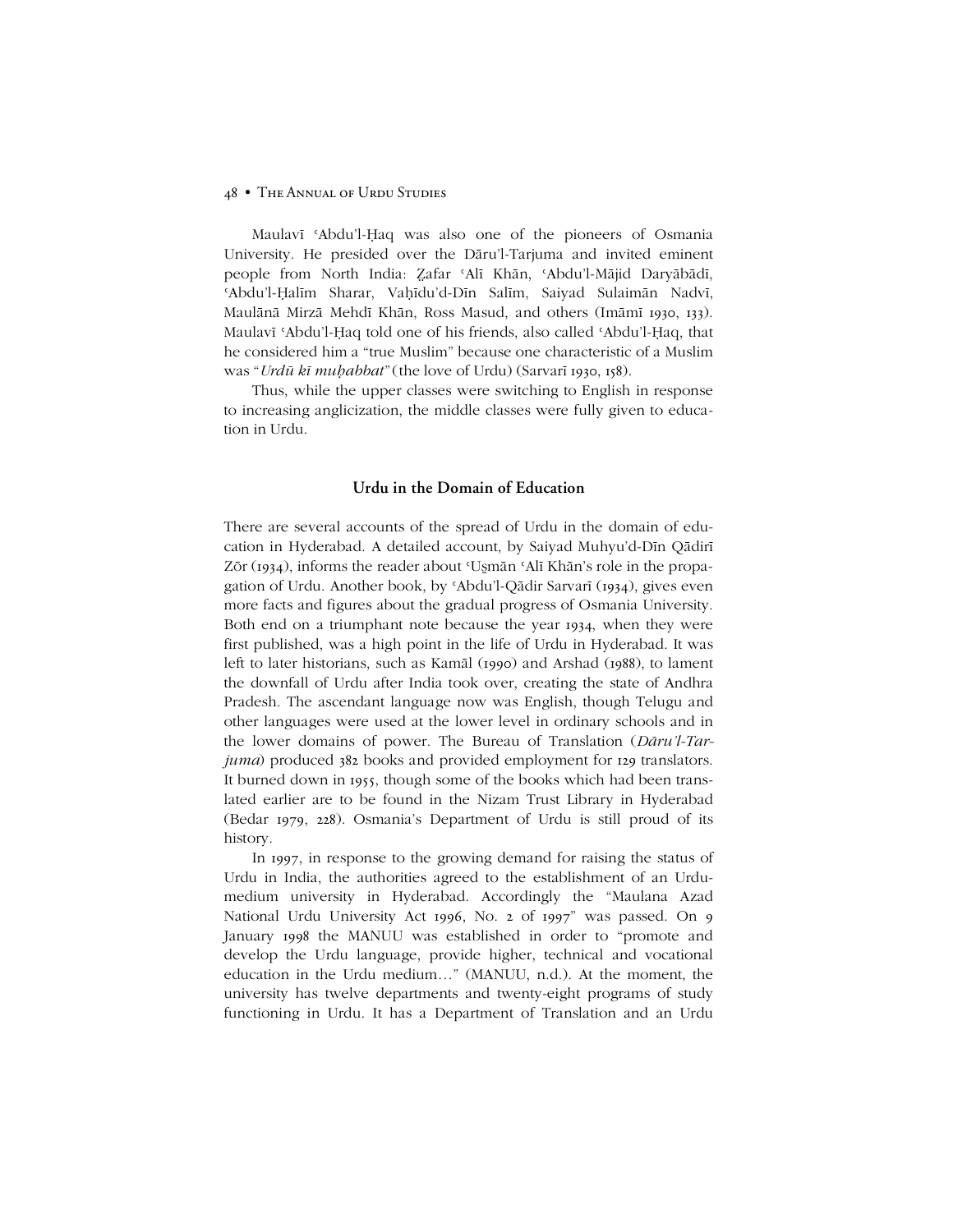Cultural Center which preserves archival material including works of art related to the Urdu-using Indian culture.

However, it is obvious from the tone of protest and lamentation coming from the Muslims of Hyderabad, which I myself witnessed during a function for the promotion of Urdu on 9 January 2008, that Urdu is a political grievance for the Muslim community. It also suggests that, for all the rhetoric about Urdu being a heritage of both Muslims and Hindus, the Muslims of Hyderabad (in common with other Indian Muslims) think of it as part of their Muslim identity and part of their specifically Muslim heritage.

### **Political Aspects of the Urduization of Hyderabad**

The late nineteenth century through the first half of the twentieth century was the period of Muslim and Hindu nationalism in the country. Language became an important symbol of the identities created during this time. In North India, the linguistic aspect of the clash of these identities became known as the Hindi-Urdu controversy (Brass 1974; King 1994). In Hyderabad state, however, the domination of Urdu increased and resistance against it was weak and ineffectual.

The domination of Urdu is described, unfortunately, in a triumphant rather than a detached style by some Muslim writers (Sarvarī 1934; Zōr 1934). Muștafā Kamāl (1990), whose work is otherwise distinguished by the number and authority of the sources he refers to, also does not refer to the political dimension of the Urdu policy of the state. (For a detailed discussion of the policy of the Urduization of education in Hyderabad see Rahman 2002, 231-36). Suffice it to say here that Urdu was promoted in the state at two levels. At the upper level, it was used for higher education, which was in English in British India; at the lower level, it was promoted at the expense of the local languages, which, as we have seen, had a strong presence in the administration. The creation of Osmania University in 1917, and its emergence as a symbol of the possibility of replacing English at the university level, was a triumph which still inspires people in South Asia.

The scheme for a university in Hyderabad has been traced back to the time of Sālār Jañg I. In 1875 Shaikh Aḥmad Ḥusain Rifsat Yār Jañg proposed the establishment of such an institution without making English the medium of instruction. He wrote in Persian that it was difficult for Indians to study all subjects in English and the attempt would be a waste of time. To this the Prime Minister replied in the same language: "I have seen each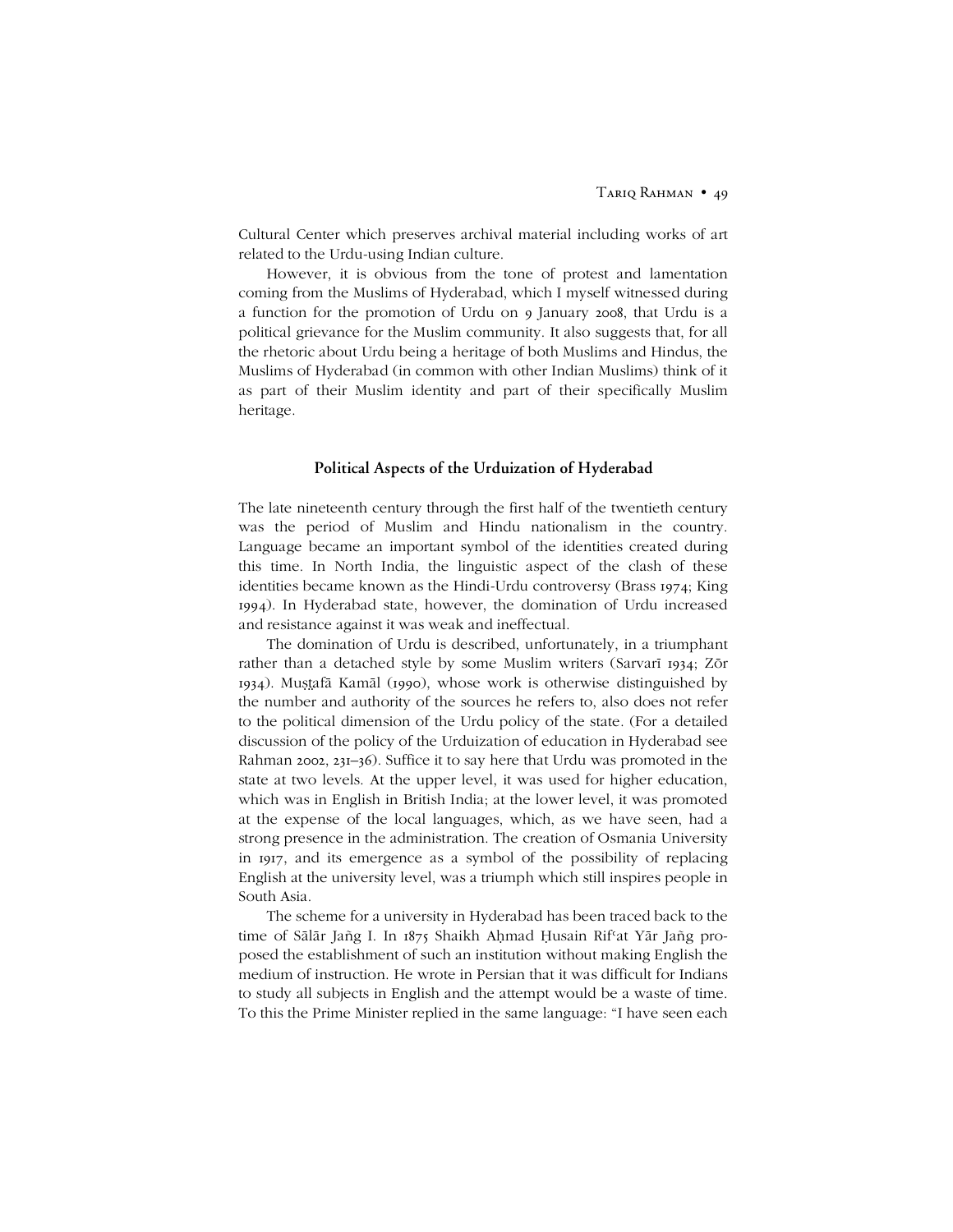word and am pleased and felicitate the author and consider this idea very useful" (Aḥmad 1979, 103). However, the idea was not implemented until much later, although the medium of instruction at the university is not clearly indicated. The proposal which succeeded was put forward by Wilfrid Scawen Blunt (1840-1922), a British writer and a sympathizer of the Muslims, (Ali, S.M. 1883–86, 8:314–17). Jamālu'd-Dīn Afghānī (1838–1897), an important Muslim political figure and visionary of the period, was also a supporter of such a university as a symbol of Muslim civilization. Nevertheless, the university was not immediately established, though the movement in support of it gathered momentum. Eventually, the Nizam's order establishing this university, now called Osmania University, was issued in Urdu on 26 April 1917. It states clearly that the medium of instruction will be "our language Urdu" (*hamārī zubān Urdū*) but English will retain its educational importance (Pachauri 1993, 45). Another order (14 August 1917) establishes the Translation Bureau of the university (*Shubaʿ-e Tarjuma*) charged with translating important works from other languages into Urdu (*ibid.*, 47).

The university was immediately welcomed by eminent individuals. Rabindranath Tagore, himself the pioneer of a university (Shantiniketan), wrote on 9 January 1918 congratulating Sir Akbar Haidarī, the then Prime Minister of the state. Among other things he said, "I have long been waiting for the day when, freed from the shackle of a foreign language, our education becomes naturally accessible to all our people" (qtd. in *ibid*., 48). The note of triumph struck in this letter was the norm rather than the exception. Indeed, the triumph is all that gets noticed in most Muslim writings. The curtailment of space for the local languages is not mentioned at all.

In fact, both are different aspects of the same policy. This policy was defended before the Blatter Commission on 4 October 1924 by Sir Ross Masood, Minister of Education of Hyderabad, on the grounds that "you will find Marathi boys speaking Urdu even in remote villages" (Masood 1924, 20). Thus, from 1944 onwards all secondary schools used Urdu as the medium of instruction—until 1941,  $363$  out of 444 secondary schools used the mother tongue as the medium of instruction—though primary schools could still operate in the local languages (Jang 1944).

The Hindus protested but to no avail and the local languages were marginalized (Resident 1944a). The press carried reports about the discriminatory policies of the Nizam towards the Hindus, such as the highest posts being dominated by Muslims, etc.

Other allegations included making Osmania a "Sectarian" University and the giving of Prominence to Urdu, neglecting the other local languages.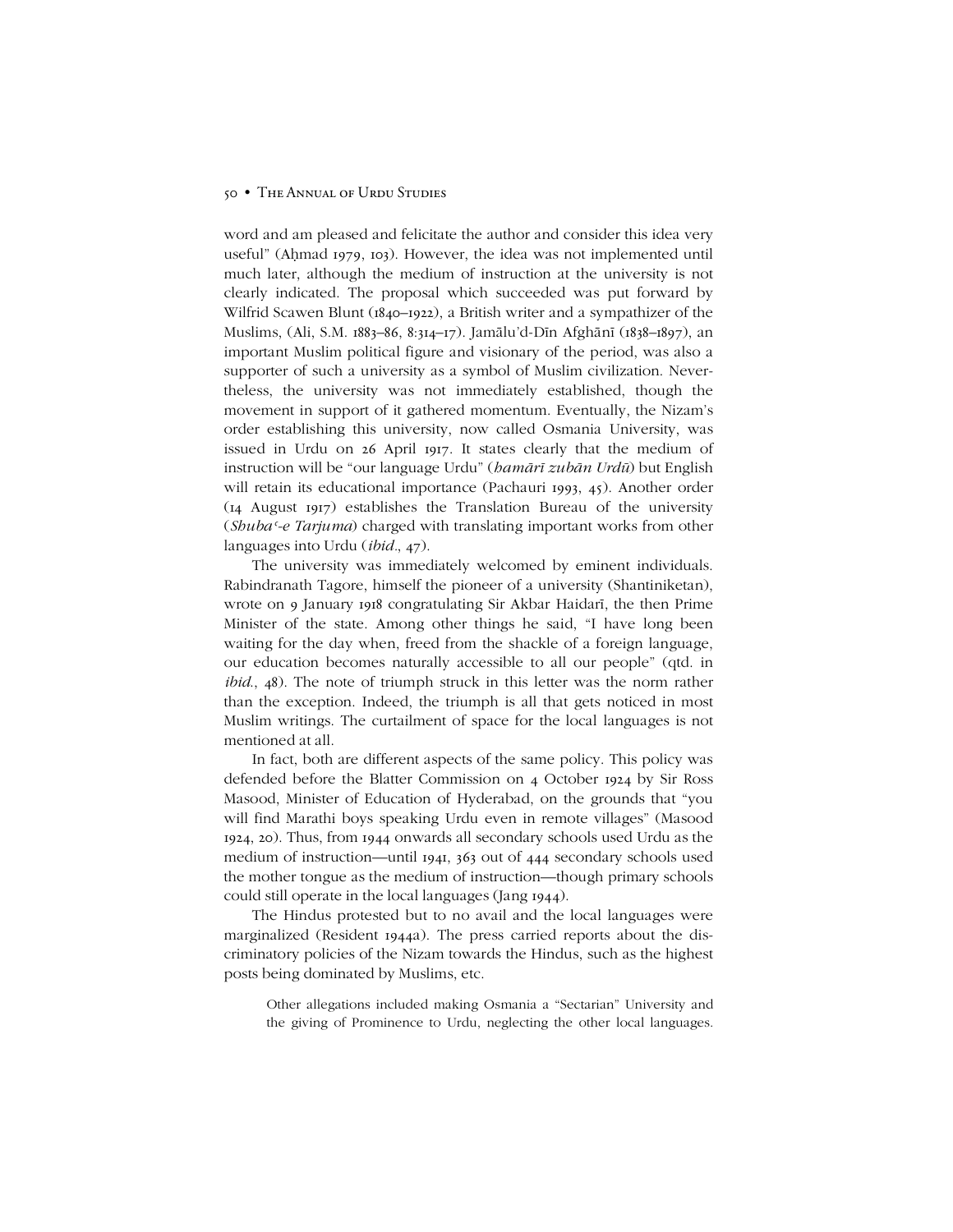The last allegation, regarding the neglect of the languages of the Hindus, was emphasized by Nihal Singh.

(*Hindu* 11 October 1923, qtd. in Subramanyam 1991, 90)

The British realized the political and ideological motives of the Nizam's decision-makers as Sir Arthur Lothian, the Resident, suggests:

[...] that the predominating motive of Sir Akbar Hydari, the original protagonist of the policy, was to enforce a Muslim culture throughout the state and so strengthen the Muslim hold on Hyderabad in the event of Federation or independence for India in any other form.

(Resident 1944b)

The British did not, however, interfere because the Nizam was their loyal ally. It was only after Hyderabad was absorbed into the Indian Union that this policy was finally reversed.

## **Conclusion**

The substitution of Urdu for Persian in Hyderabad state can be understood with reference to the use of Urdu in the lower domains of power in British India. Since the British used it in much of North India in the lower courts, administration and schools, it came to be linked with employment, urbanization and *ashrāf* (élitist) states. It also came to be associated with Muslim identity, which was being shaped in opposition to the Hindu identity—with which Hindi in the Devanagari script was associated during the late nineteenth and the first half of the twentieth century. Thus, when North Indian Muslims found employment in Hyderabad, they favored the use of Urdu in place of Persian both because it was more convenient for them and also because, in their eyes, the language now had an iconic status that the old-fashioned Hyderabadi aristocracy had reserved for Persian. The change, therefore, brought Hyderabad in synchrony with the rest of Muslim India, which considered Urdu a part of their cultural heritage and a symbol of their distinctive identity in India.

At the same time, this excessive focus on Urdu as a defining feature of Muslim identity and political power in Hyderabad had a squeezing effect upon the local languages and, therefore, upon the Hindu majority of the state. The Hindi-Urdu controversy of North India, then, took the form of an Urdu versus local languages conflict in Hyderabad wherein the latter came under pressure, though they were not completely wiped out. However, even the extent to which they were marginalized represents a departure from earlier practices. What would have happened if Hydera-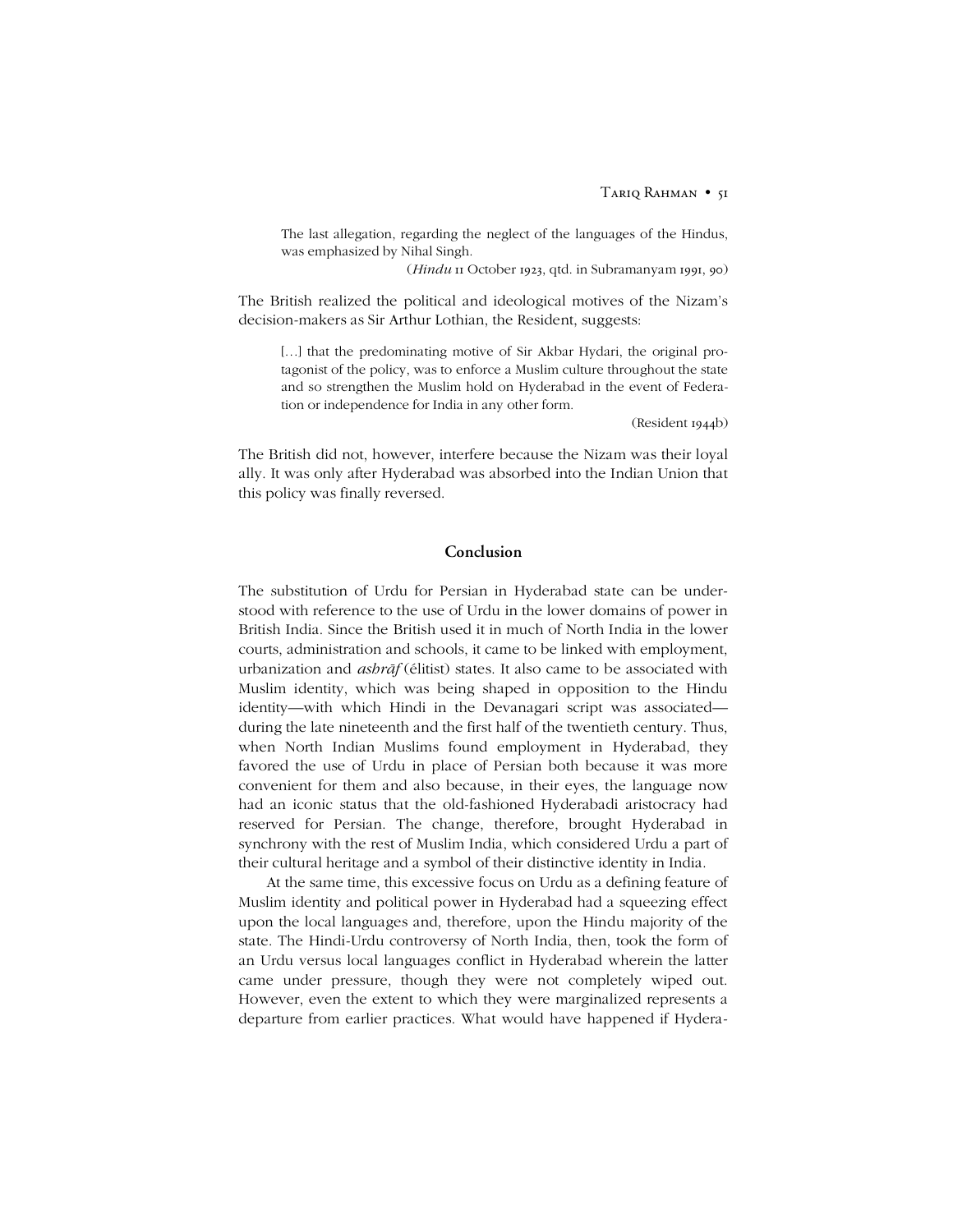bad had become autonomous is a question which the historian cannot answer. Hearing the present complaints of the supporters of Urdu in Hyderabad, it is necessary to point out that power and justice generally do not go together. If the powerful understand this and make their policies more just towards the deprived—whether linguistically or otherwise—they will be contributing to a politically stable future for themselves as well as for those whom they rule.  $\Box$ 

## **Works Cited**

ʿAbduíl-Ḥaq, Maulavī. 1959. *Čand Ham-ʿAṣr*. Karachi: Urdu Academy, 2000.

- *Administration Report of His Highness the Nizamís Dominions for 1294 Fasli (1884ñ1885)*. 1886. Bombay: Printed at the Times of India Steam Press.
- Aḥmad, Ḥasanu'd-Dīn. 1979. "Jami'a 'Usmānia kā Takhaiyul'" (The Idea of Osmania University). In *Armaghān-e Jashn-e Almās: Jāmiʿa ʿUÌmānia*. Hyderabad: Majlis-e Idārat, Armaghān-e Urdu.
- Ali, Chiragh. 1885-86. *Hyderabad (Deccan) Under Sir Salar Jung.* 4 vols. in 1 Bombay: Printed at the Education Society's Press.
- Ali, Syed Mahdi, ed. 1883-86. *Hyderabad Affairs*. 8 vols. Bombay: Printed at the Times of India Steam Press.

-. 1889 *Hyderabad Affairs*. Vols. 9–10. London: Talbot Brothers.

- Arshad, ʿAbduíl-Rashīd. 1988. *Urdū Ba-ḥēÌiyat Ẕaryaʾ-e-Taʿlīm* (Urdu as a Medium of Instruction). Hyderabad: Privately Published.
- Bawa, V.K. 1992. *The Last Nizam: The Life and Times of Mir Osman Ali Khan*. New Delhi: Penguin Books India, Ltd.
- Bēdār, Majīd. 1979. "Dāru'l-Tarjuma Jāmi'a 'Usmānia" (Translation Bureau of Osmania University). In *Armaghān-e Jashn-e Almās: Jāmiʿa ʿUÌmānia*. Hyderabad: Majlis-e Idārat, Armaghān-e Urdū.
- Bilgramī, Iftikhār ʿĀlam. 1912. *Ḥayātuín-Naẕīr* (The Life of Nazir). Delhi: Shamsī Press.
- Brass, Paul R. 1974. *Language, Religion and Politics in North India.* Cambridge: Cambridge University Press.
- Čānd, Shaikh. 1930. "Maulavī 'Abdu'l-Haq Sāhib kā Maqsad-e Zindagī" (Maulavī ʿAbduíl-Ḥaqís Objective in Life). In Raḥmān, Saiyad Muʿīnuír-. 1976. *Bābā-e Urdū: Aḥvāl-o-Afkār*. Lahore: Sang-e-Meel.
- Durant, Mortimer. 1892. "Education of the Nizam's Son, Mir Osman Ali Khan." Letter from Durant to C. Plowden. 02 Feb. (IOR. R/2/64.14 Oriental and India Office Collection, British Library, London).
- Ferishta, Mahomed Kasim. 1612. *History of the Rise of the Mahomedan Power in India*. Vols. 2–3. Translated from Persian to English by John Briggs. London: Longman, Rees, Orme, Brown, and Green, 1829. Reprinted edition. Lahore: Sang-e-Meel, 1977.
- Hashimī, Naṣīruíd-Dīn. 1960. *Dakan Mēñ Urdū*. Lahore: Urdu Markaz.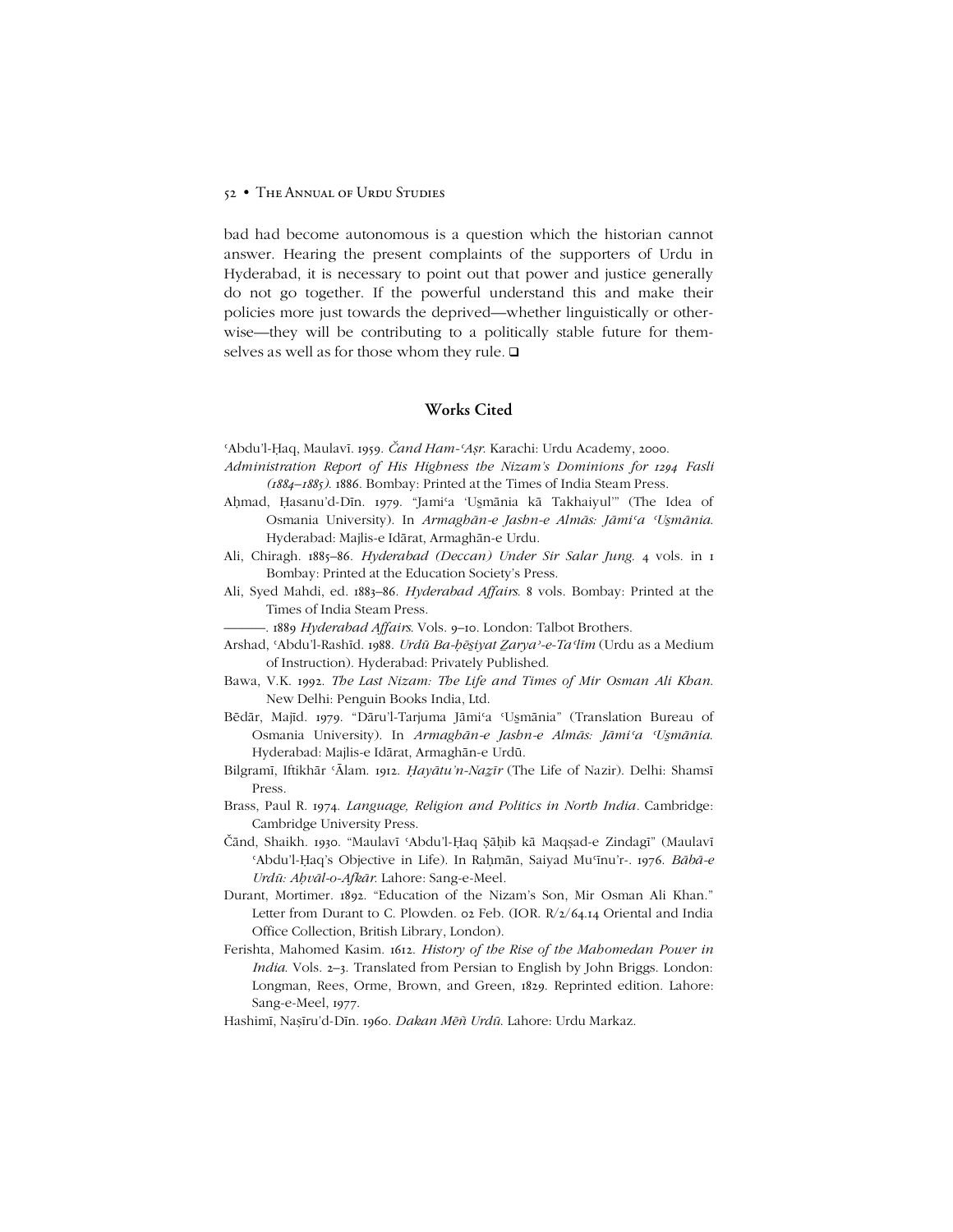óóó. 1963. *Dakanī Kalčar*. Lahore: Majlis-e Taraqqī-e Adab.

- Imāmī, Muḥammad Imām. 1930. "Mujāhid-e Urdū" (The Champion of Urdu). In Raḥmān, Saiyad Muʿīnuír-. 1976. *Bābā-e Urdū: Aḥvāl-o-Afkār*. Lahore: Sang-e-Meel.
- Jamīl Jālibī. 1987. Tārīkh-ē Adab-ē Urdū Vol. 1, Pt. 1. Lahore: Majlis-e-Taraqqī-Urdū.
- Jañg, Mirzā Bēg Sarvar. 1933. *Kārnāma-e Sarvarī: Savāneh-e Khud-navisht* (The Great Deed of Sarvar: Autobiography). Aligarh: Aligarh University Press.
- Jang, Nawab Ali Yavar. 1944. Private Secretary to H.E.H. the Nizam to the Resident, Hyderabad State. In a letter of the Secretary to H.E. The Crown Representative, D. O. No. 47–C, 18 January. ACC. 7233. L/P&S/1239 (National Documentation Centre & OIOC).
- *Jarīda-e ʿIlmiyya-e Ḥukm-e Sarkār-ē Niām*. 1885. 4 vols. 1294 Fasli, No. 14. Andhra State Archives, *Jild*-1.
- Kamāl, Saiyad Mustafā. 1990. Haidarabād mēñ Urdū kī Taragqīi: Taʻlīmī aur *Sarkārī Zabān kī ḤaiÌiyat sē* (The Development of Urdu in Hyderabad as an Educational and Official Language). Hyderabad: Shagūfa Publications.
- King, Christopher R. 1994. *One Language, Two Scripts: The Hindi Movement in Nineteenth Century North India.* Bombay: Oxford University Press.
- Masood, Ross. 1924. *National Education, a Bold Experiment at Osmania University.* Reprint edition. Islamabad: National Language Authority, 1987.
- MANUU. n.d. Maulana Azad National Urdu University (Hyderabad) web site. http: //manuu.ac.in/aboutus.html (accessed 16 March 2008).
- Pachauri, S.K. 1993. *Archives Rare Papers of Historic Importance: Occasional Papers*, *Series No*. *1.* Hyderabad: Andhra Pradesh State Archives and Research Institute.
- Raḥmān, Saiyad Muʿīnuír-. 1976. *Bābā-e Urdū: Aḥvāl-o-Afkār*. Lahore: Sang-e-Meel.
- Rahman, Tariq. 2002. *Language, Ideology and Power: Language-Learning Among the Muslims of Pakistan and North India*. Delhi: Orient Longmans, 2008.
- Resident. 1944a. Letter from the Resident of Hyderabad to the Secretary of H.E. The Crown Representative. No. 1928C, 2 October. ACC No. 7223L/P&S/13/1239. National Documentation Centre, Cabinet Division, Islamabad, Pakistan.
- Resident. 1944b. "H.E.H, the Nizam's Government's Urdu Medium Instruction Policy." D.O. No. 97–C. ACC No. 7233/L/P&S/1239 dated 18 January. National Documentation Centre, Cabinet Division, Islamabad, Pakistan.
- Sajanlal, K. 1974. "The Mulkis and Non-Mulkis Question Under Salar Jang Regime-His Arzdashts and Ahkams of Asaf Jah VI.î *Itihās: Journal of the Andhra Pradesh Archives* 2(1):129-45.
- Sarvarī, 'Abdu'l-Qādir. 1930. Untitled Opinion of 'Abdu'l-Ḥaq. In Raḥmān, Saiyad Muʿīnuír-. 1976. *Bābā-e Urdū: Aḥvāl-o-Afkār*. Lahore: Sang-e-Meel.
	- -. 1934. Haidarābād Dakan kī Taʻlīmī Taraqqī Guzishta Rubʻ Şadī mēñ (The Progress of Education in Hyderabad During the Last Quarter Century). Hyderabad, Deccan: Azam Steam Press.
- Subramanyam, K. 1991. "The Press in Andhra and the Princely State 1920–1930."